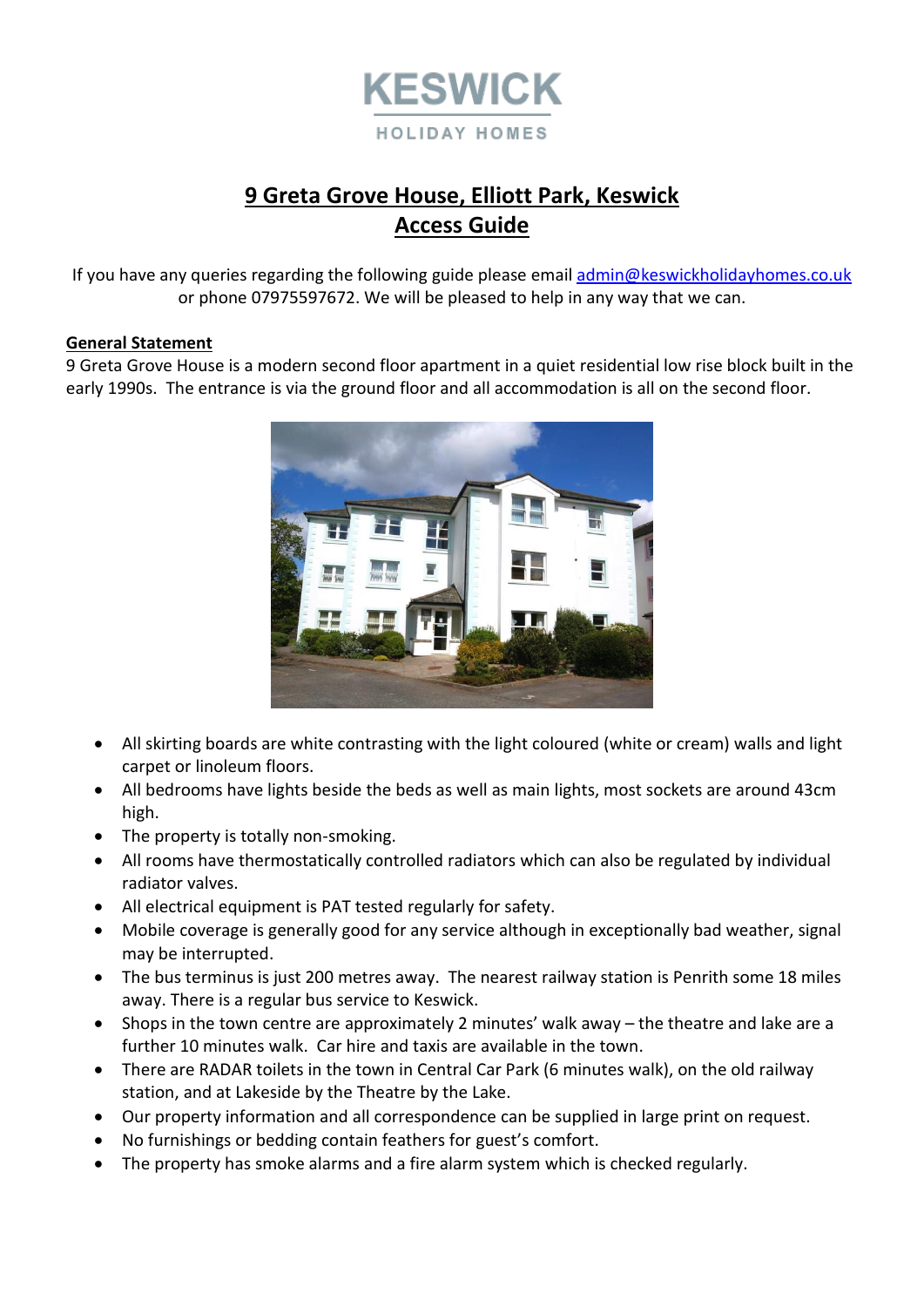

## **Car Park**

Space No 9 is 250cm wide and 5m long. The car park is tarmac and is level. There is a very small 5cm sloping step onto a paved pathway 120cm wide which leads to the entrance to Greta Grove House.

# **Greta Grove House Entrance**

9 Greta Grove House is accessed through the main entrance of the building. Threshold step over front door is 4 cm high and the main building front door 78cm wide. There is a second internal fire door which is 76cm wide. The intercom/buzzer for the apartment is 150cm high.

# **Building Hallway**

The main building hallway is light, with glass panels and natural light. There are also lights which are triggered by movement and come on automatically. There is also an emergency lighting system when required. The floors are carpeted with short pile durable carpet.

The apartment is situated on the second floor - there are four flights of 8 stairs. The stairs are 17cm high and 90cm wide. There is no lift access.

#### **Entrance to Apartment 9**

Apartment 9 is to the right-hand side of the hallway on the second floor. The front door is 80cm wide and keyhole height 94cm.

#### **Hallway**

The apartment hallway as you enter the apartment is 100cm wide. All rooms lead off the hallway, except for the kitchen which is entered via the lounge/diner. There is an intercom phone for visitor call at height 130cm and coat hooks are 170cm high.

The apartment hall is a 'T' Shape, with free space towards the lounge is 290cm x 102cm and towards the bathroom and bedrooms is 90cm x 380cm.

#### **Lounge/Diner**

Door width 80cm, door handles at 100cm. There is a free space in the centre of the room of 2800cm x 260cm.

Light switch 134cm high

1 x upholstered three-seater sofa - seat height, 44cm, arm height 68cm

2 x upholstered arm chairs – seat height 45cm, arm height 68cm

Furniture can be moved to offer greater access when necessary.

Wood and tile coffee table – height 35cm

Nest of tables, 52cm high

Remote control for TV & DVD

Rectangular wooden dining table (extendable), height 75cm

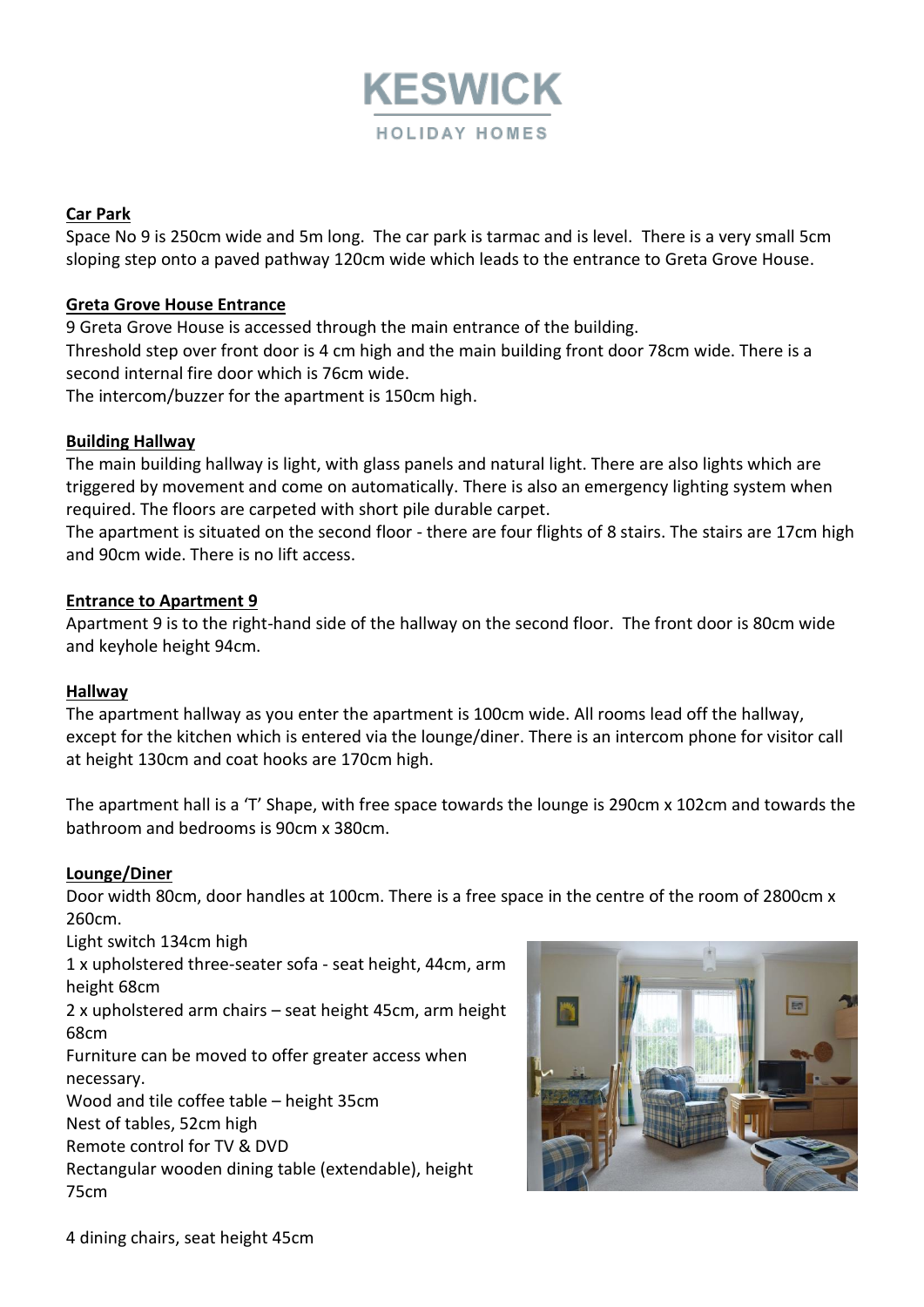

## **Kitchen – entered via lounge diner**

Door width 70cm Floor covering is linoleum Light switch 137cm high Work surfaces 92cm high, depth 60cm with sockets 26cm higher than work surface. Sink taps, 50cm from edge of work surface and 10cm higher Free space in kitchen 300cm x 120cm There is a fire blanket and powder fire extinguisher in the kitchen.



#### **Bathroom**

Door width 71cm Free space 195cm x 133cm. Pull light switch 128cm high Floor covering - linoleum tiles Toilet height 39cm Toilet roll holder 71cm high Sink 86cm high Bath height 58cm from floor, depth 40cm. The bath is 53cm wide and 154cm long. Bath taps are in the middle of the bath, height 57cm. Small fixed glass shower screen and shower curtain attached. Shower over bath. Shower controls 98cm high

There are two handrails in the bath/ shower

#### **Twin Room**

Door 81cm wide Light switch height 135cm 1 x bedside lamp between the beds. 2 x 90cm wooden framed single beds, height 60cm Free space between beds 70cm x 142cm Free space at bed end 340cm x 65cm